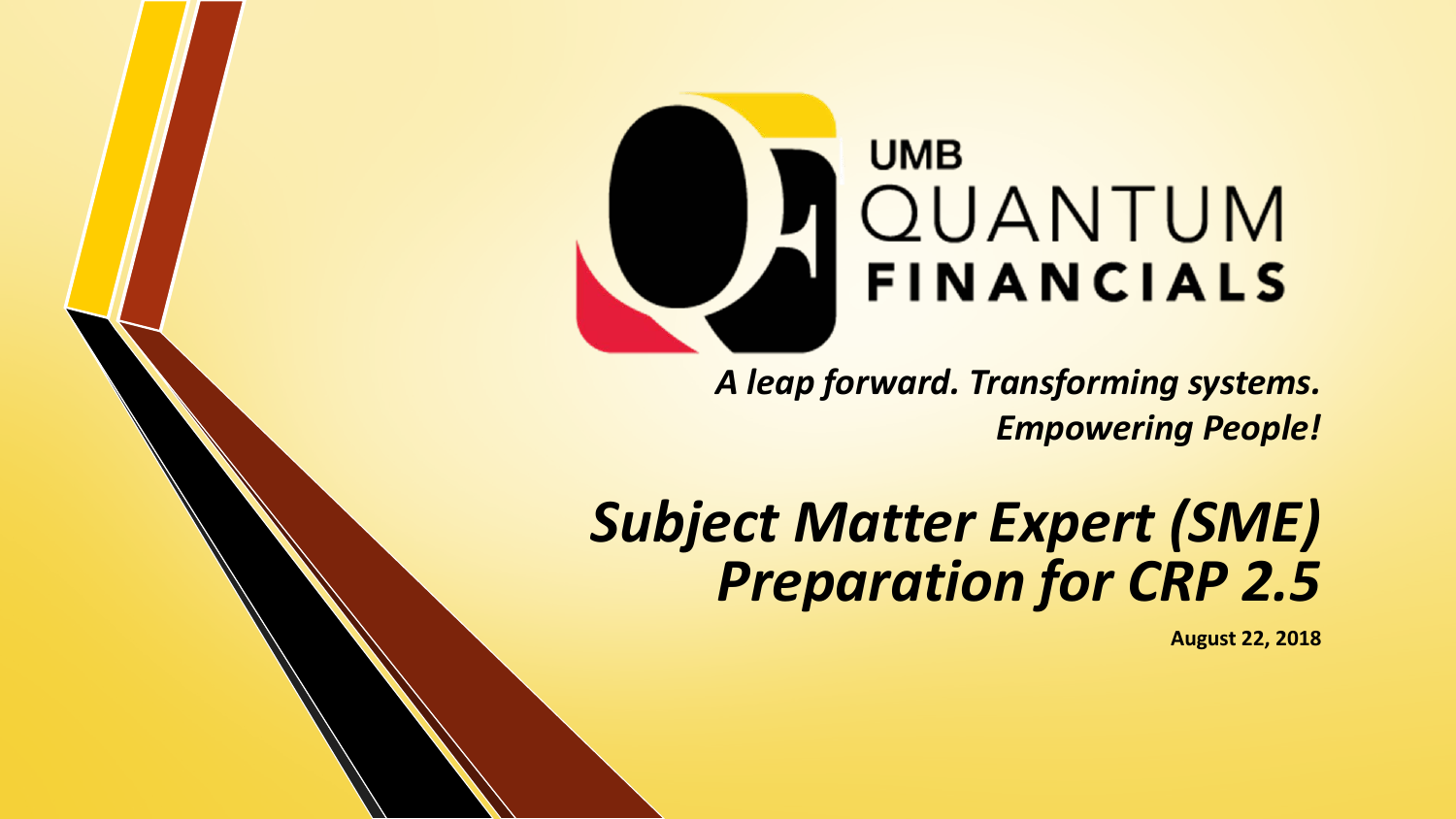# *Agenda*

CRP 2.5 Overview Goals and Objectives SME Engagement Breakout **A**qTest Software **Tentative Session Plan Next Steps Questions** 

**ORACLE** 

Quantum Financials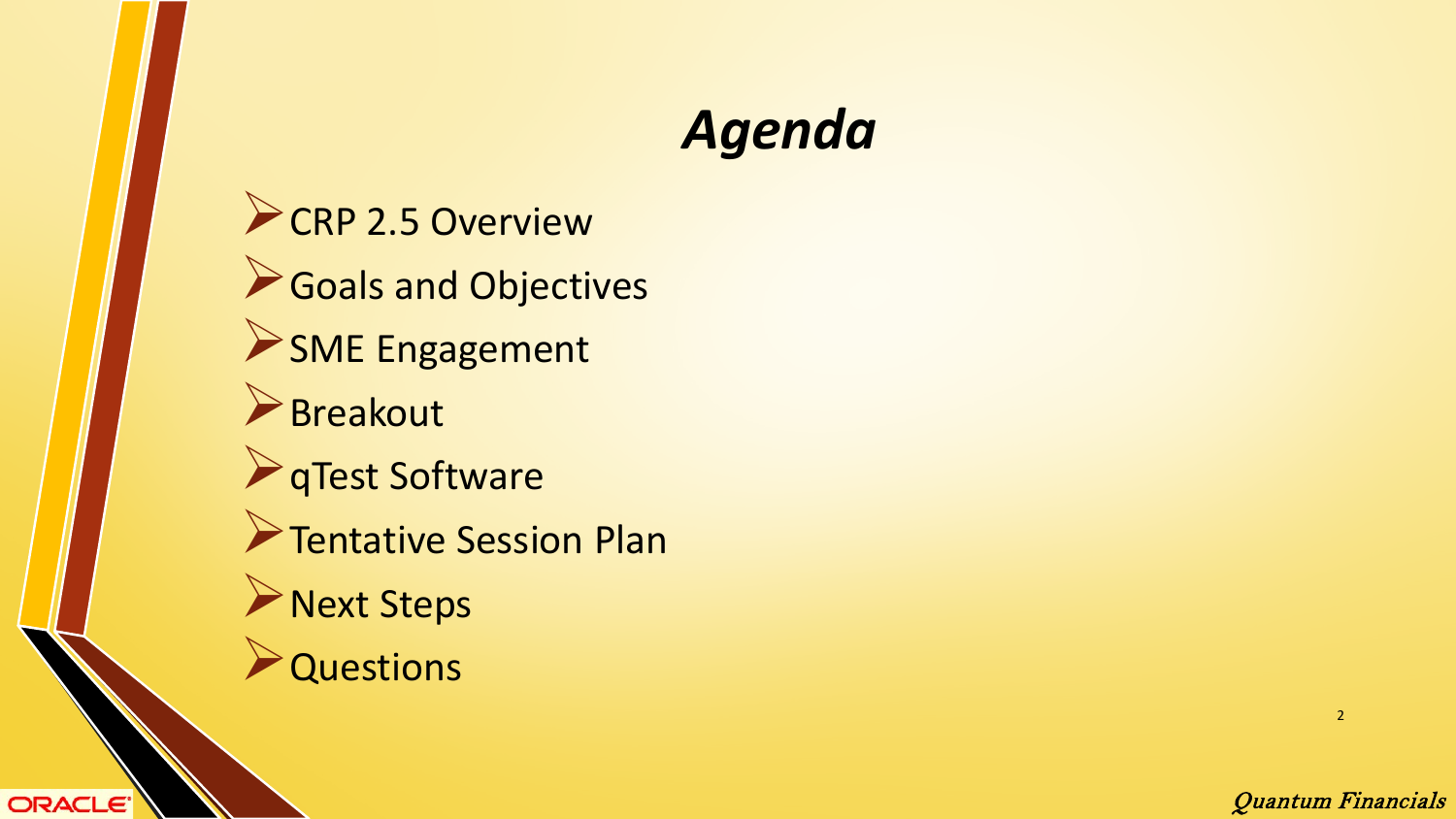▶ Conference Room Pilot (CRP) ▶ Oracle terminology for implementation testing events Completed CRP 1 - Oct 2017; CRP 2 - Apr 2018 **CRP 2.5 was added to test new functionality with version** upgrade that occurred during CRP 2 There will be at least one more testing cycle (CRP 3) before User Acceptance Testing (UAT)

**ORACLE**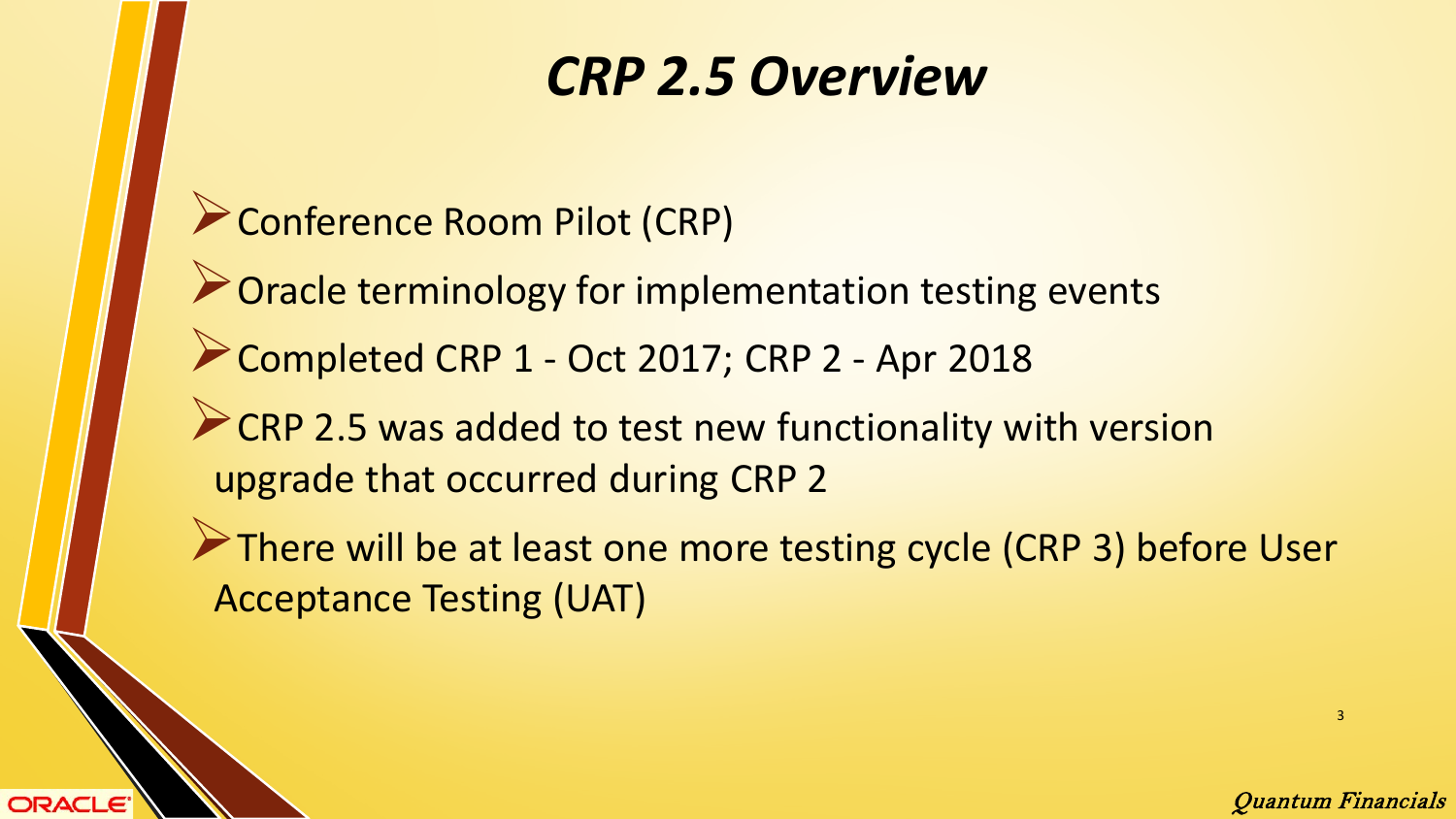Subject Matter Experts working with Team Leads and Consultants – hands on involvement

Quantum Financials

4

- **Potential for new business processes**
- Includes more UMB data than previous CRPs
- **Testing more processes**
- Sample test scripts

**ORACLE** 

**P** qTest to record testing results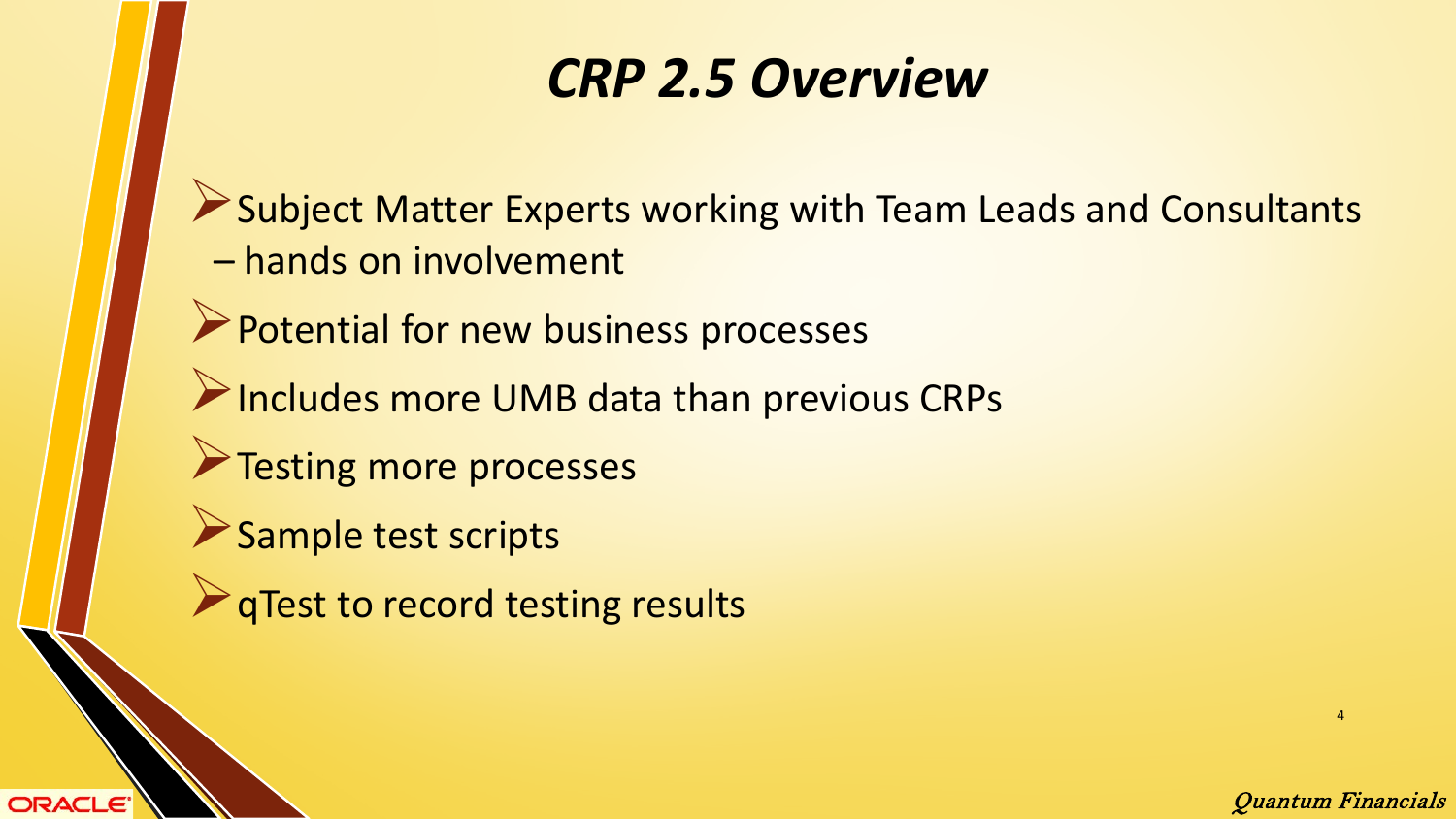#### Included in CRP 2.5

**Procurement** 

**S**Grants

**ORACLE** 

**Finance** 

Capital Projects

**Fixed Assets**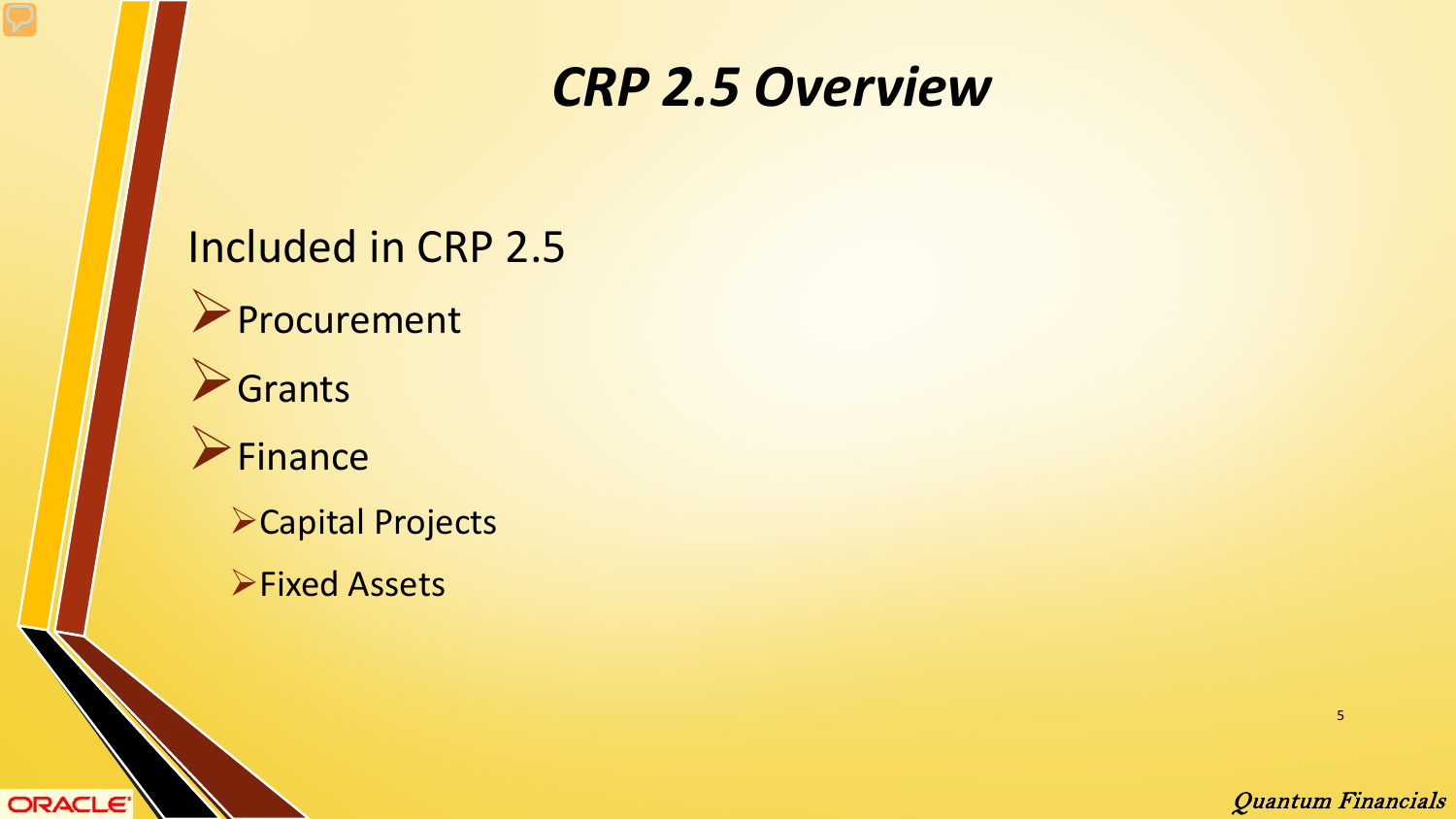Does not include planning and budgeting system functionality (Quantum Planning and Budgeting)

**Does not include reporting and analytics functionality** (Quantum Analytics)



**ORACLE**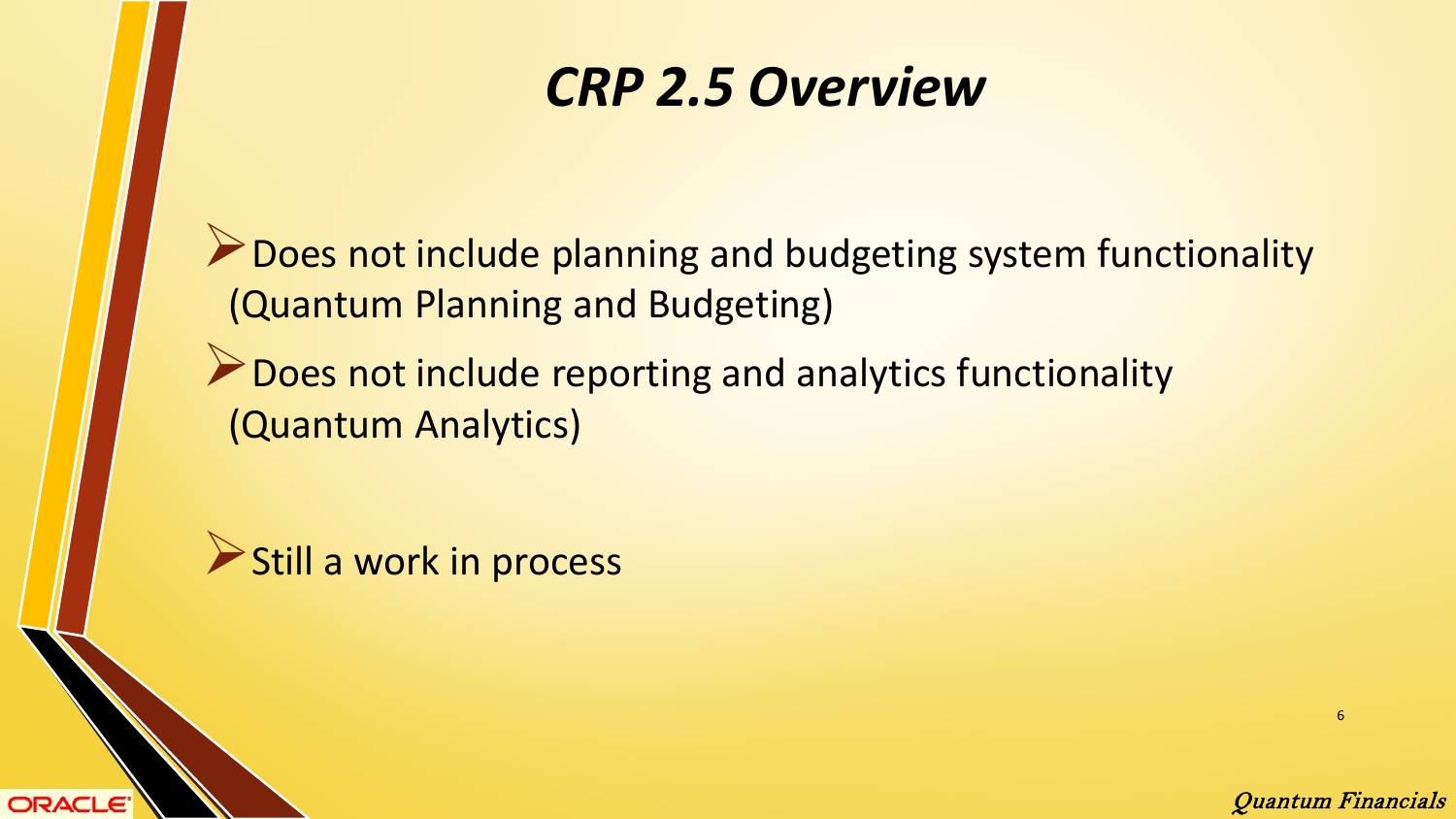## *CRP 2.5 Goals and Objectives*

To test UMB configurations to date with data converted from eUMB

To discover which decisions and processes will work and those that need to be reevaluated

 $\triangleright$  To identify defects so the team can determine how to fix them

 $\triangleright$  To advance the project toward CRP 3

ORACLE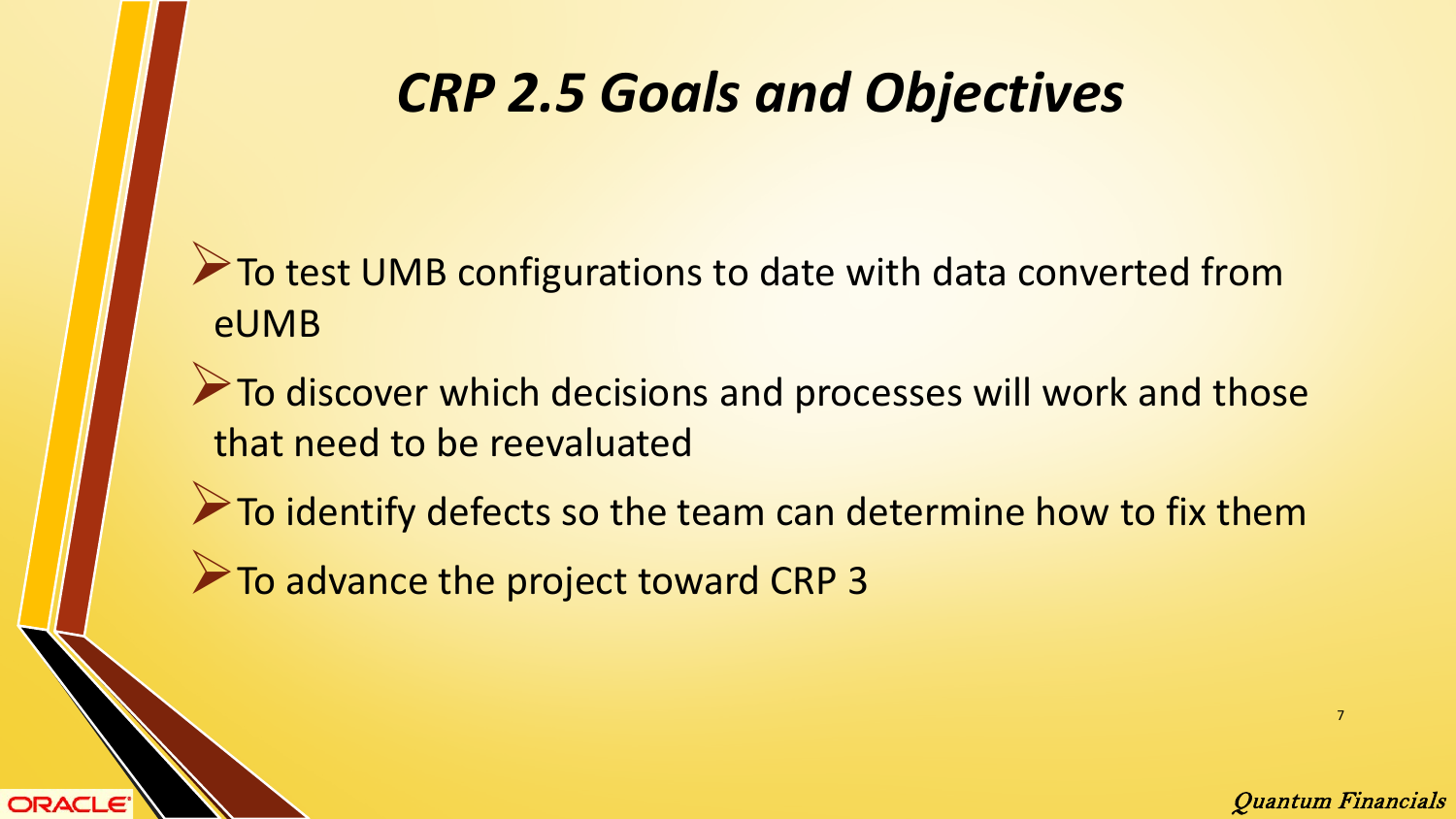# *SME Engagement*

Subject Matter Experts will be involved in hands on testing

- Both Central Office and Departmental functions will be tested
- Using test scripts

**ORACLE** 

 $\triangleright$  The team wants your perspective

Think about how you do those processes now and what will be different

Share your thoughts and ask questions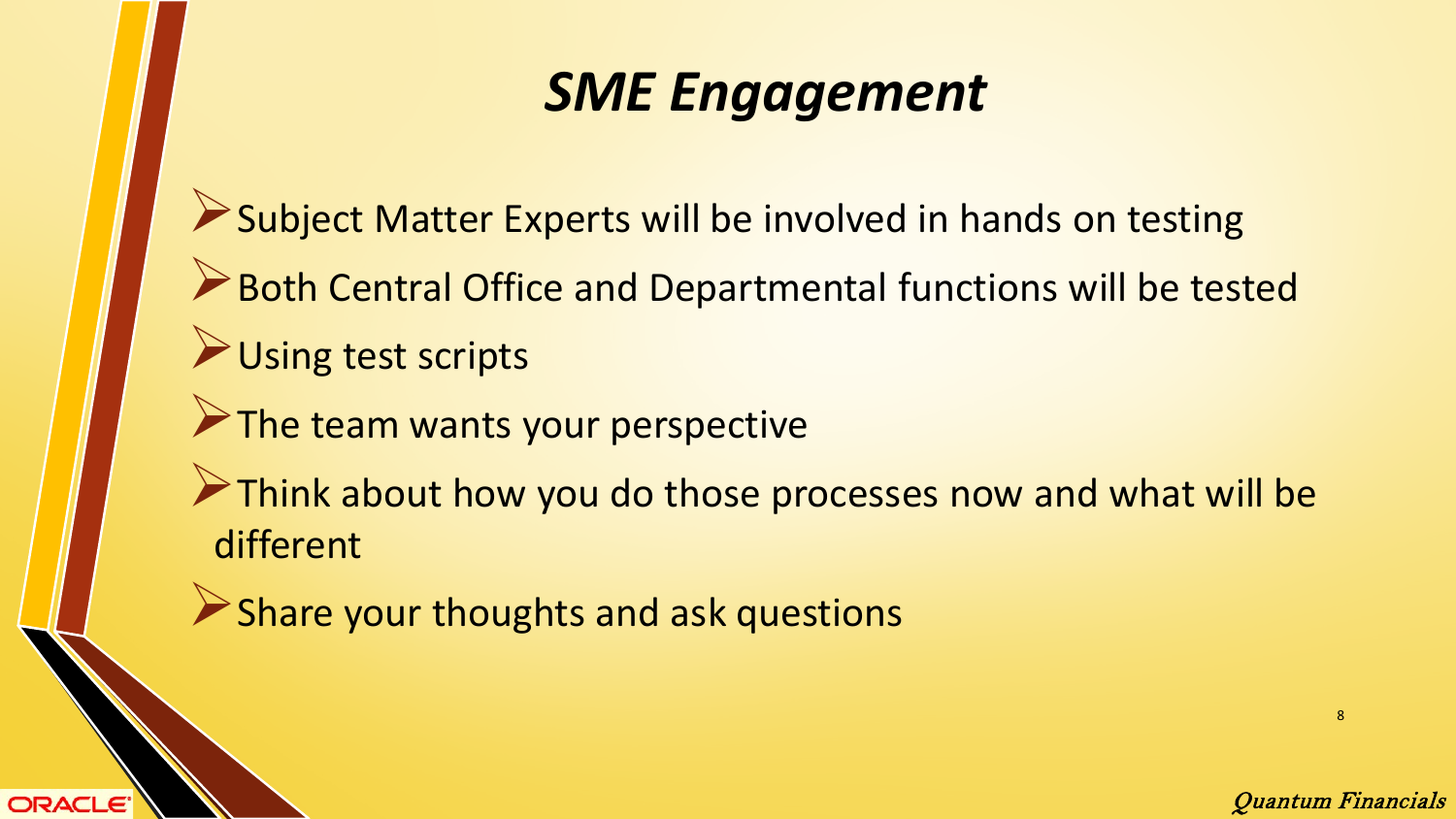#### *Team Lead Breakouts*

ORACLE<sup>®</sup>

9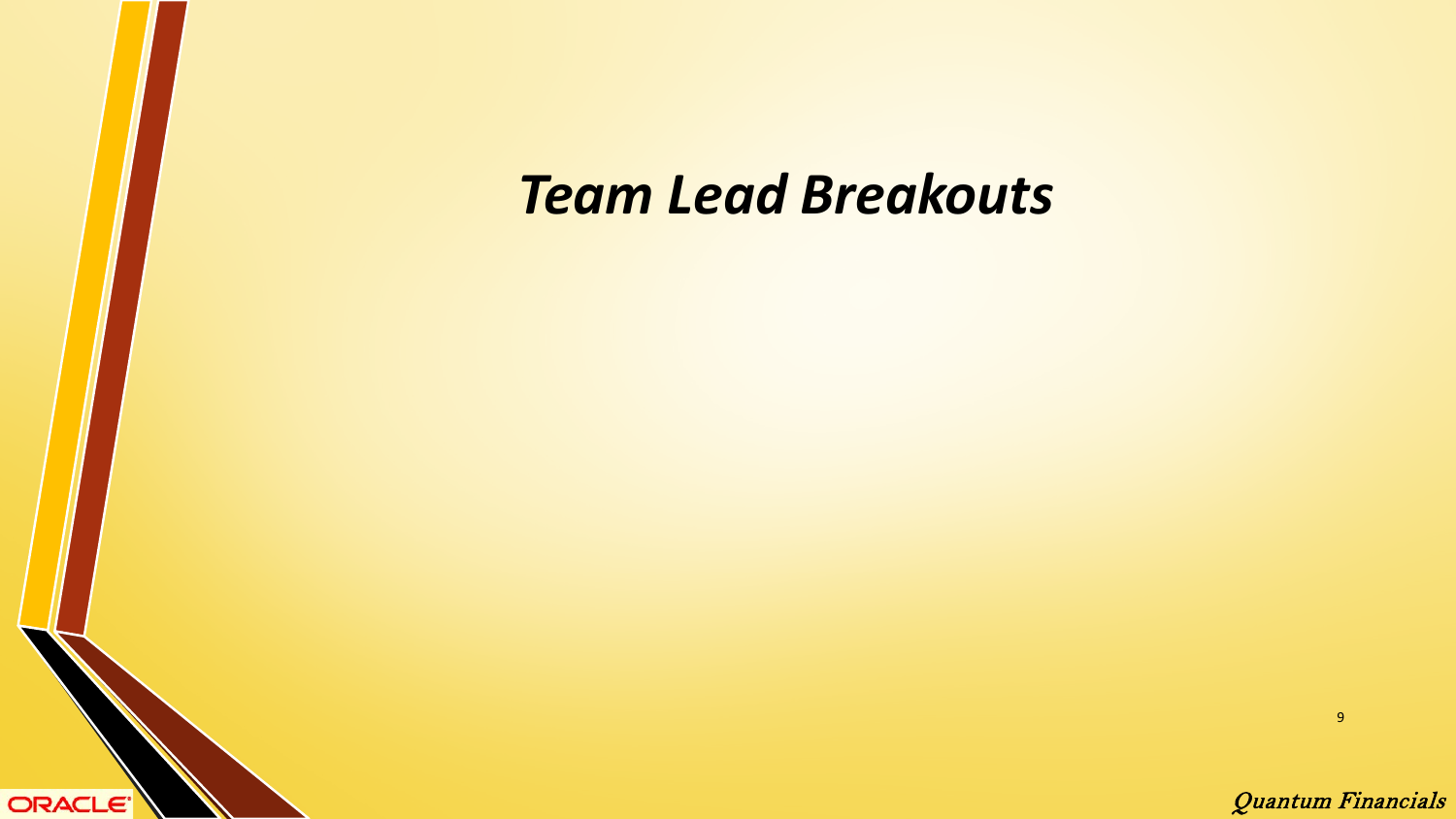| Procurement                               | Carolyn<br>Craighead                    | <b>Wes Gordon</b>             | <b>Stephanie</b><br>Watson | <b>Stacy Holton</b>  | Sakti Nandi                | <b>Lindsay Nichols</b> |
|-------------------------------------------|-----------------------------------------|-------------------------------|----------------------------|----------------------|----------------------------|------------------------|
|                                           |                                         |                               |                            |                      |                            |                        |
| <b>Grants</b>                             | <b>Kathleen Furey</b>                   | Lilly (Yu) Liu                | <b>Krissy Long</b>         | Mila O'Callaghan     | <b>Krista Salsberg</b>     | Laura Scarantino       |
|                                           | <b>Cheryl Williams-</b><br><b>Smith</b> | <b>Shernett Wynter</b>        | <b>Kate Autry</b>          | <b>Emily Goldman</b> | <b>Carey Martin</b>        | <b>Steve Pease</b>     |
|                                           | <b>Andrew Rice</b>                      | Lakeisha Wilson               | Liyi Wu                    |                      |                            |                        |
|                                           |                                         |                               |                            |                      |                            |                        |
| <b>Finance</b>                            | <b>Gina Baker</b>                       | <b>Monica Honza</b>           | Cyndi Lyons                | <b>Jordan Nixon</b>  | <b>Bryan Mack</b>          | <b>Sheri Myers</b>     |
|                                           | <b>Lynell Pendleton</b>                 | Kenyatta<br>Woolridge         | <b>Wendy Cohan</b>         | <b>Shauna Guest</b>  | <b>Karis Haslam</b>        | <b>Karen Hornick</b>   |
|                                           | <b>Francis Iyoriobhe</b>                | <b>Bruce Manas</b>            | <b>Sanjay Uchil</b>        | <b>Neal Gallico</b>  | <b>Suzanne</b><br>Cignatta | <b>Alice Maxwell</b>   |
|                                           | <b>Andrea Coles</b>                     |                               |                            |                      |                            |                        |
|                                           |                                         |                               |                            |                      |                            |                        |
| <b>Planning &amp;</b><br><b>Budgeting</b> | <b>Jim Airey</b>                        | <b>Nancy Bowers</b>           | <b>Kevin Donegan</b>       | <b>Maurie Gray</b>   | <b>Angela Hall</b>         | <b>Tracy Ngo</b>       |
|                                           | <b>Andreas</b><br>Ortmeyer              | <b>Jim Reynolds</b>           | <b>Tina Ruskey</b>         |                      |                            |                        |
|                                           |                                         |                               |                            |                      |                            |                        |
| <b>Reporting</b>                          | <b>Bill Gardiner</b>                    | <b>Brandon</b><br>Goldschmitt | <b>Shin Liang</b>          |                      |                            | 10                     |

ORACLE<sup>'</sup>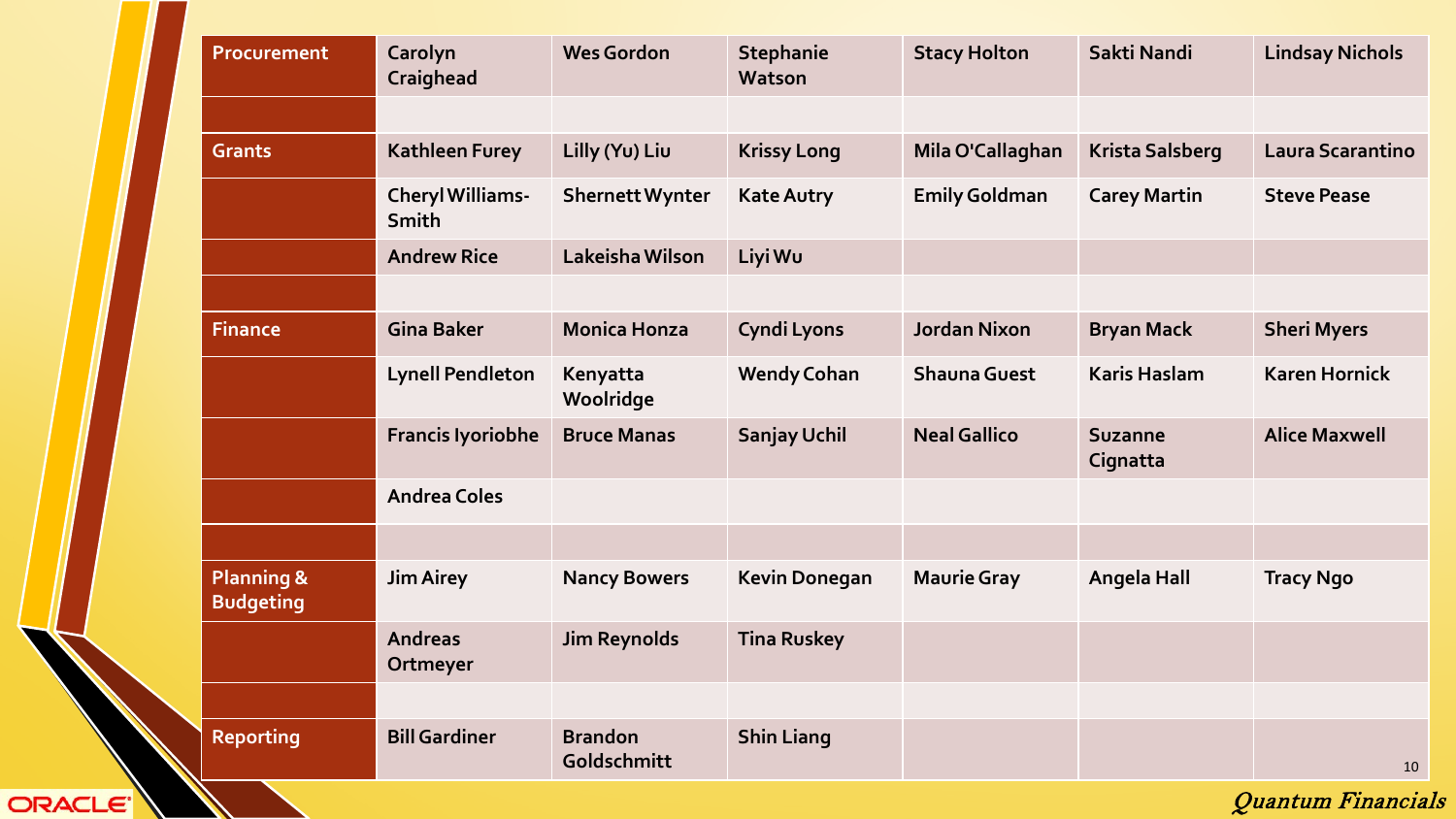## *qTest Software*



**ORACLE** 

11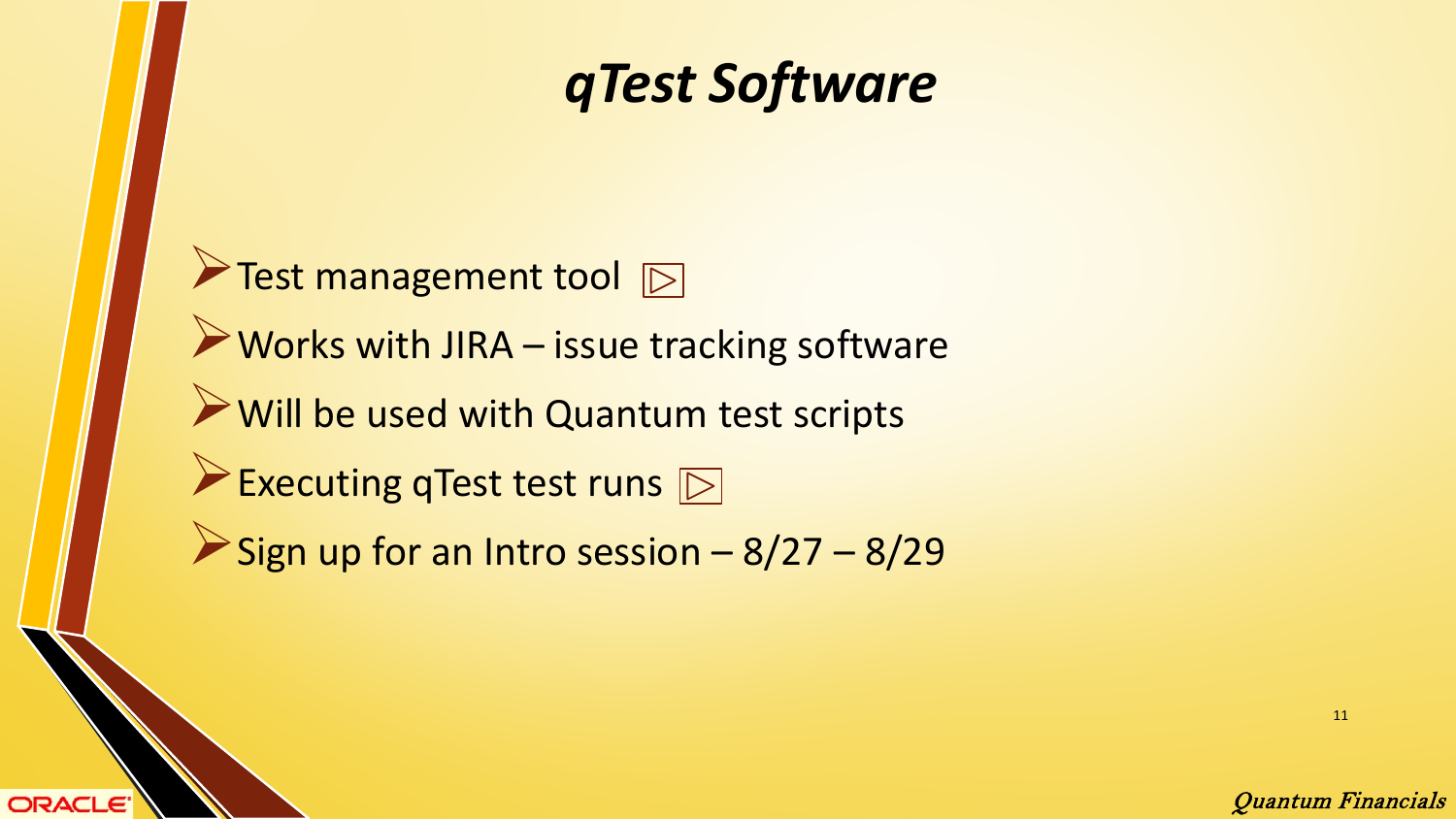## *Tentative Session Plan*

 $9/10 - 9/14$ 

- Procurement both end user and SSAS tasks
- •Finance end user tasks
- •Grants –SPAC tasks
- •Capital Projects
- $9/17 9/21$

**ORACLE** 

- •Finance central office tasks
- •Grants SPAC tasks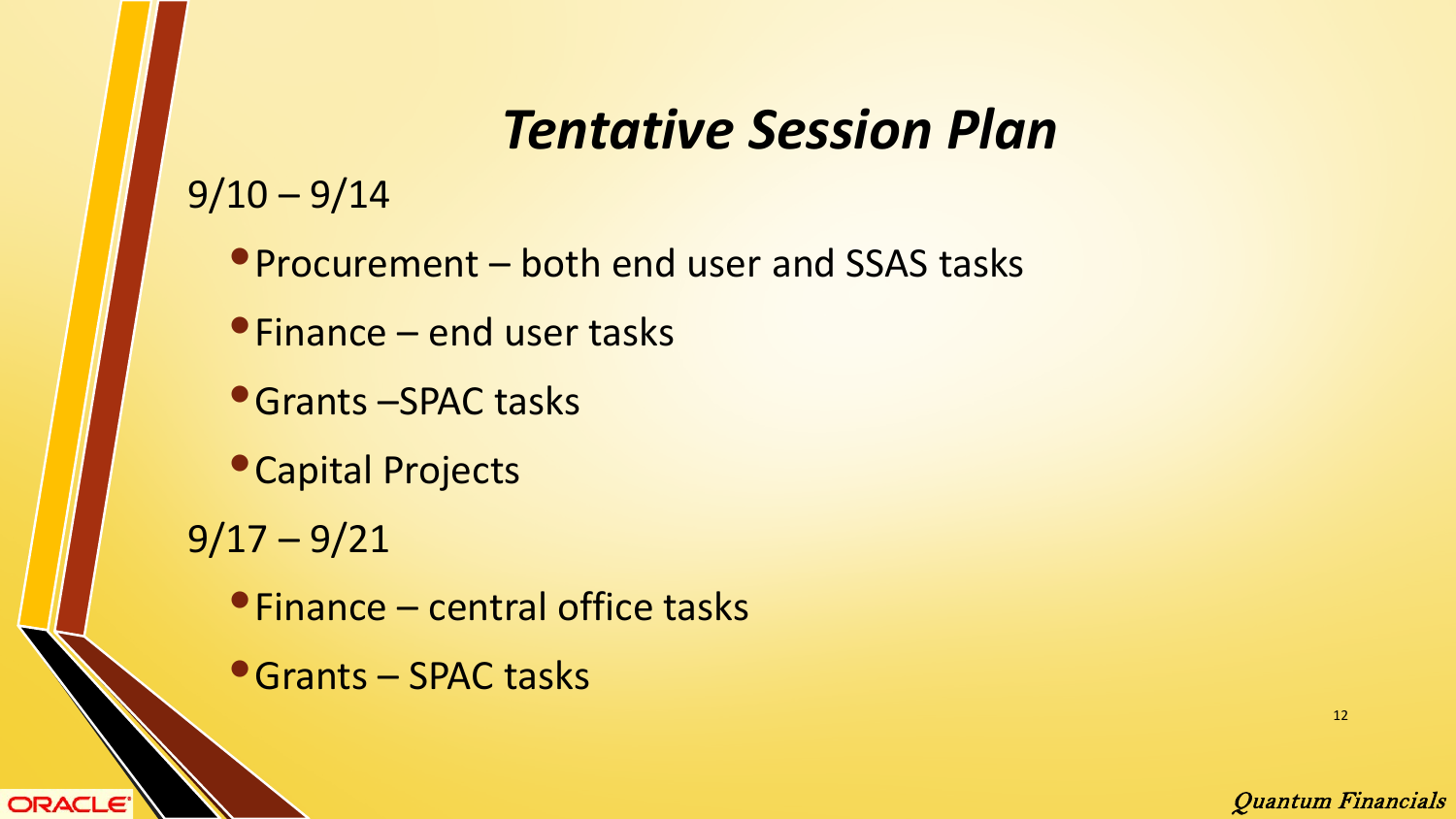#### *Next Steps*

More detailed CRP 2.5 schedule Work remaining after CRP 2.5 **Team leads will keep SMEs engaged** 

**ORACLE** 

13